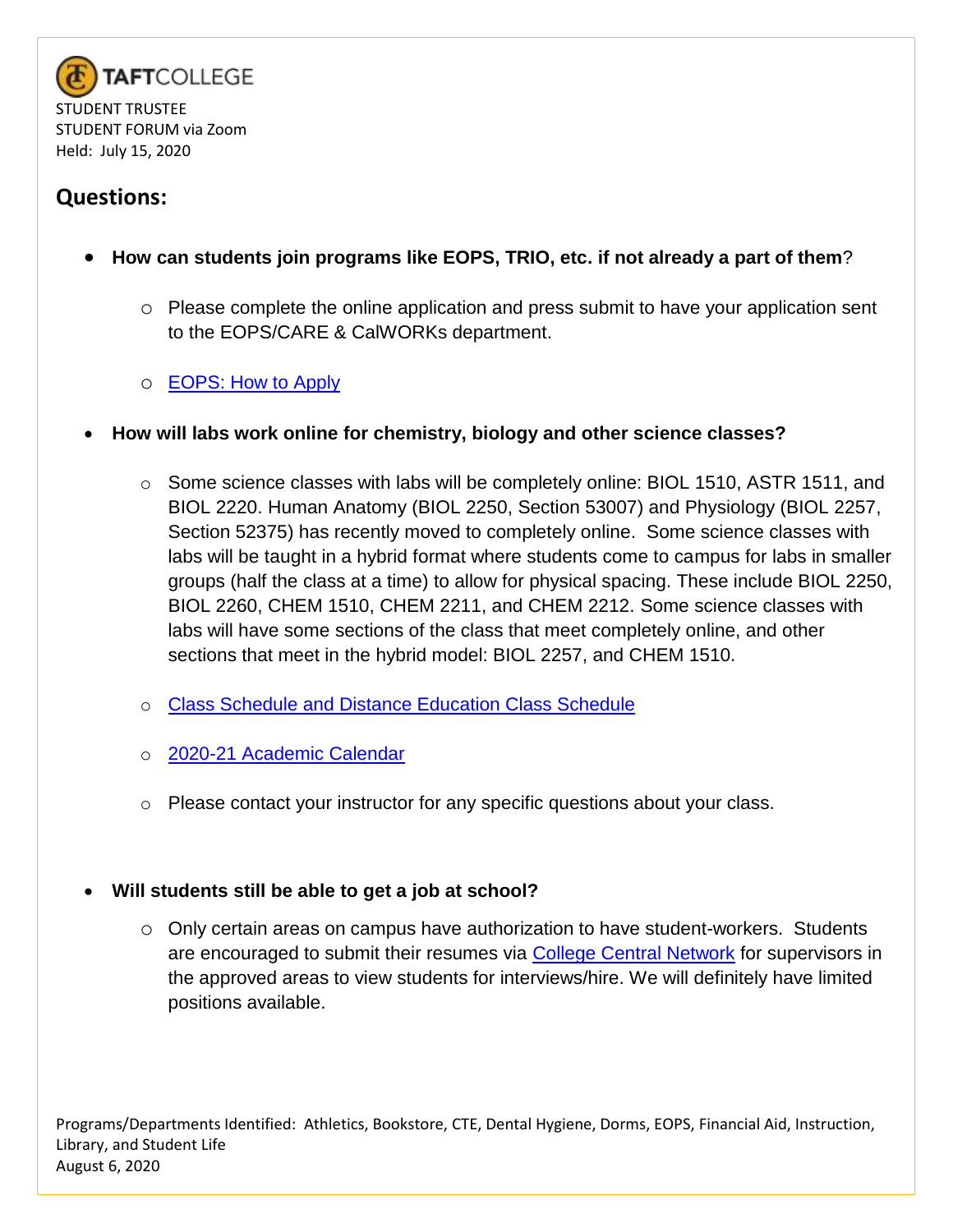

- **How will students be able to join a club?**
	- $\circ$  All clubs will have a canvas shell/course. Students can log into canvas and join the Student Life course. There, they will find the links to all the different canvas club courses as well as more information about campus life.
	- o Information will also be posted on the Taft College website on the **Student Life Page.**
	- o [Student Life Canvas Shell](o%09https:/taftcollege.instructure.com/courses/5079/pages/welcome-to-the-student-life-page-join-a-club-today)

### **Will students be able to stay in the dorms for the spring?**

- o The status of the dorms will be dependent on the mandated guidelines set forth by the Governor of California. Taft College Administration will make the final decision.
- o Students are encouraged to submit a dorm application and deposit to reserve accommodations if they are interested in living in the dorms during the spring 2021 semester.

#### **Are students able to go to campus if necessary?**

- $\circ$  Students may only visit the campus by appointment at the current time. Appointments for campus visits can be made for the following areas: Counseling, Admissions, and Financial Aid. Other services that are available are the Cafeteria, **for food to go**, and the Library, to get student ID cards made.
- o **Please remember to wear a mask when you visit and to follow the check-in protocol.**
- o **A temperature check station will be in the administration building.**
- o **Please do not come to campus without an appointment. You may not be allowed to enter any building.**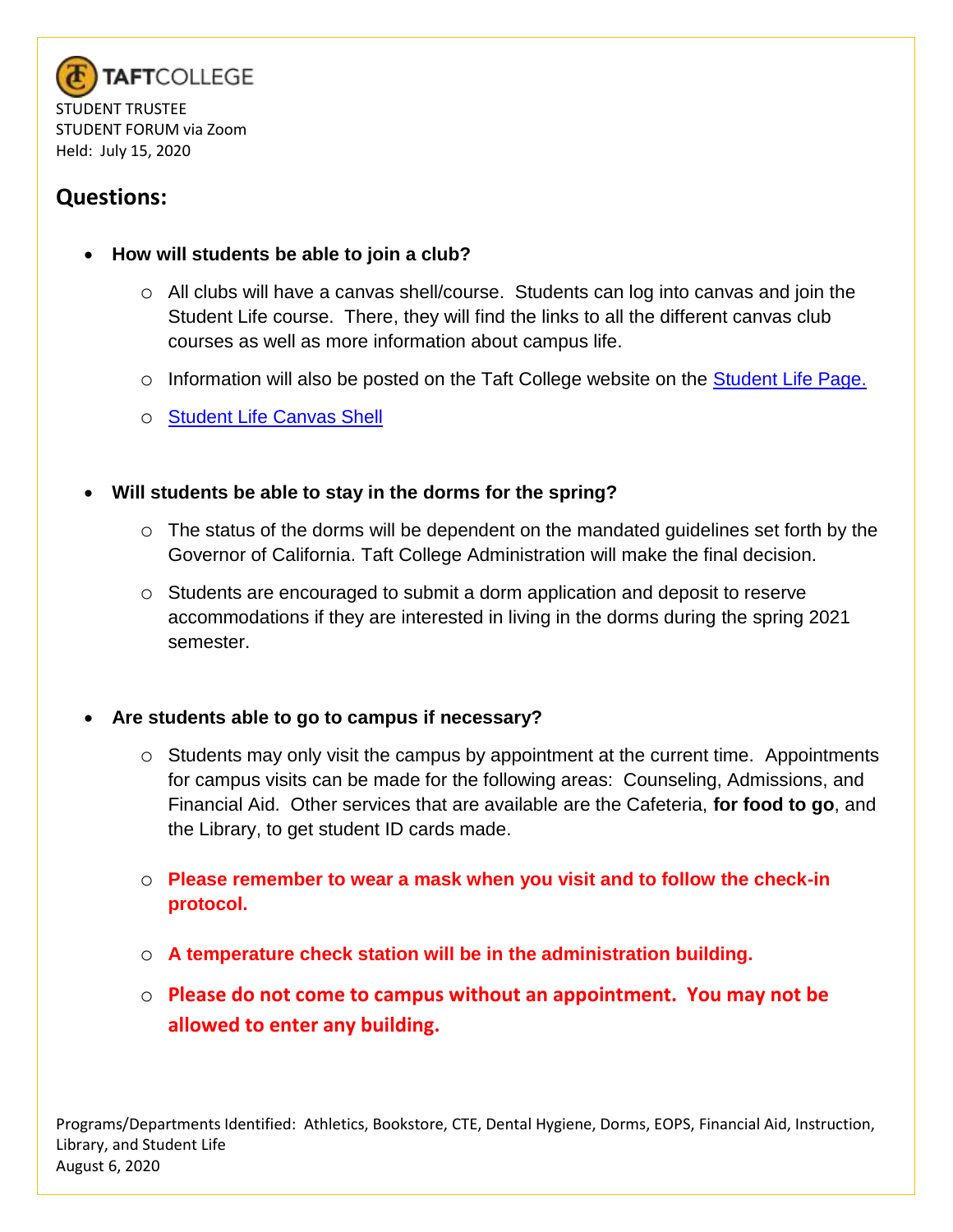

- o Library may open for limited use later in the semester as conditions improve.
	- Library resources are available 24/7—databases, eBooks, journal articles, streaming videos, library guides, etc. Click below for more info.
		- o [Library Web Page](https://www.taftcollege.edu/library/)
- o The number to call to make an appointment for financial aid is 661-763-7762.
- $\circ$  The number to call to make an appointment to visit the campus is 661-763-7748.
- o ASO stickers can be purchased at the bookstore.
- o The Student Resource Center (SRC) will also be available by request only. An online request form must be submitted at least one day prior (note: the online request form and the "pick-up" protocol will be available on the Taft College Website by August 31st).
	- Call the Student Life Office for more questions: 661-763-7887
- **Are book vouchers still going to be given to students in the Fall Semester? If so, how will students receive their voucher?**
	- o Yes, we will be offering Book Loans/Grant Vouchers for the 20-21 Academic year. We have created a digital process. Students need to call the **Financial Aid & Scholarships** office at **661-763-7762** and request a voucher. The staff will create the voucher and provide it to the Bookstore.
	- o Any student utilizing a book voucher on campus will be required to order their books through our Bookstore and pick them up in-person since they will be required to sign the voucher prior to receiving their books.

#### **How will Dental Hygiene classes be online?**

o All dental hygiene classes will not be given online.

Programs/Departments Identified: Athletics, Bookstore, CTE, Dental Hygiene, Dorms, EOPS, Financial Aid, Instruction, Library, and Student Life August 6, 2020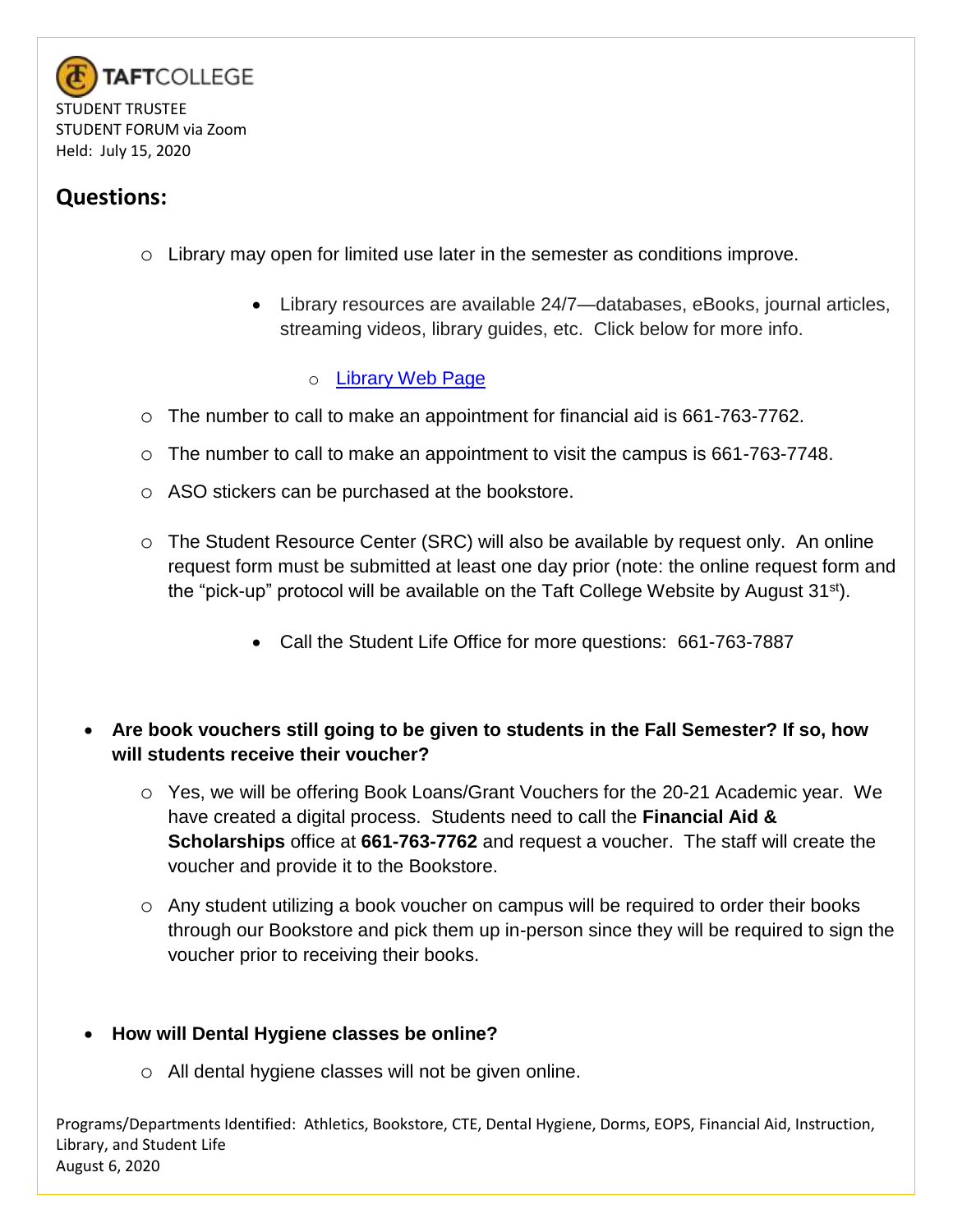

- o Most classes will be on campus.
- **Do students still have to order their books online and have them delivered to their address or can they go to the bookstore while wearing a mask and social distancing?**
	- o The Taft College Bookstore is open for business! Students may rent and purchase their course materials at **bookstore.taftcollege.edu** or stop by the store located at 515 Finley Drive, Taft, California 93268. If you have questions, please call us at **661.763.7731**.
		- [Click here](http://bookstore.taftcollege.edu/StoreFiles/27-SchoolFiles/27-pdf/27-Attention%20Taft%20College%20Students%20fall%202020.pdf) to view the official notice from the bookstore.

### **Is ASO going to plan a trip in the spring?**

o The ASO will plan the spring trip and allow students to earn points toward a discount. State Guidelines and direction from Taft College administration will be the determining factors whether or not the ASO will have a spring trip.

#### **If the fall season for sports is postponed, will athletics continue in spring 2021?**

- $\circ$  Current plans support a season of competition for the spring 2021 semester. Some sports will compete in the first part of the semester, and others will begin mid-semester.
- o All plans are contingent on the state guidelines at the end of the year.

#### **Does Taft College offer any internships?**

o The College coordinates internships with companies as we are able to secure them. CTE Counselor Joe'll Chaidez [\(jchaidez@taftcollege.edu\)](mailto:jchaidez@taftcollege.edu) is the contact who coordinates those opportunities and also advertises them to students. Internships are offered in two formats—60 hours (unpaid) and 75 hours (paid). There is a contract between the employer and student that Mr. Chaidez oversees to ensure learning goals are met, but the process has been to advertise the internships as they come and then to help interested students with the steps to obtain employment.

Programs/Departments Identified: Athletics, Bookstore, CTE, Dental Hygiene, Dorms, EOPS, Financial Aid, Instruction, Library, and Student Life August 6, 2020